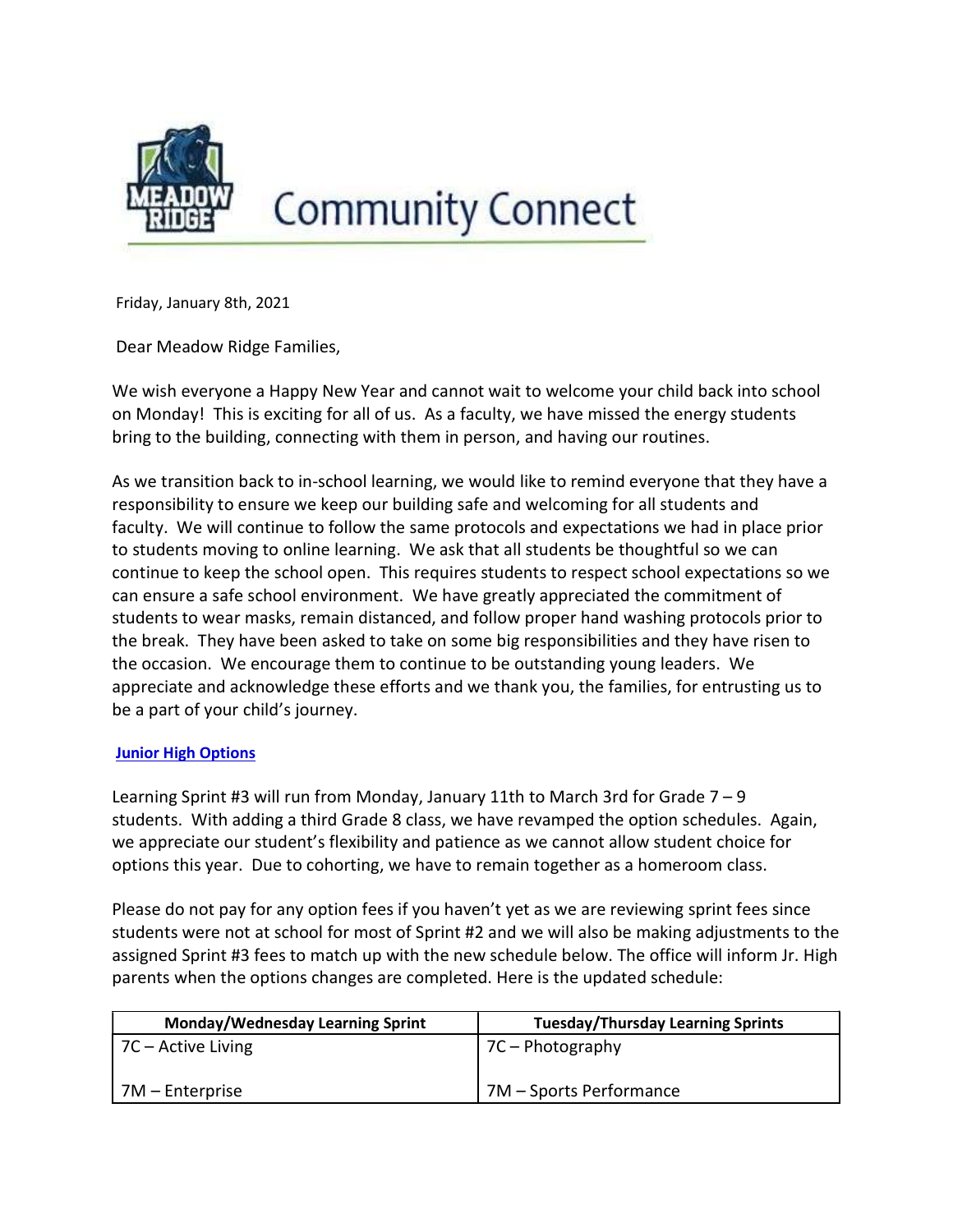| 7P – Sci/Tech                                                                                              | 7P- Coding         |  |  |
|------------------------------------------------------------------------------------------------------------|--------------------|--|--|
| 8L – Drama                                                                                                 | $8L - 3D$ Art      |  |  |
| 8M – Foods                                                                                                 | 8M - Video         |  |  |
| 8Mc-Digital Arts                                                                                           | 8Mc - Film Studies |  |  |
| $9B - 2D$ Art                                                                                              | 9B - Leadership    |  |  |
| 9E - Woodshop                                                                                              | 9E - Yearbook      |  |  |
| **Please note that students who have fallen behind in learning tasks will be placed in a Homework Learning |                    |  |  |
| Sprint until they are caught up in their studies. Once they have completed missing assessments, they will  |                    |  |  |

return to their regular classes regular Learning Sprint. \*\*

### Vending Machine

We will be opening the vending machine before the end of January. It will be stocked with a variety of snacks, some more healthy than others, and is not intended to replace lunches. It will only be open during the following times:

| $8:30 - 8:40$ am | $12:30 - 1:00$ pm | $3:15 - 4:00$ pm |
|------------------|-------------------|------------------|
|                  |                   |                  |

In order to ensure safety, students must line up on the marked "x" on the floor to ensure proper distance, wear a mask, and use the hand sanitizer prior to and after using the vending machine.

### Parking with Snow

If you pick up or drop off your child, please be mindful to keep the flow of traffic moving. There are now snow hills in the parking lot where some of you used to park. Please ensure you **do not** park there if you stop the flow of traffic. Remember there is NO PICK UP OR DROP OFF IN THE FIRE LANE regardless of how quick you are.

# Literacy Week

Literacy Week will be held from January 25 – 29th. Meadow Ridge Fundraising Society will hold our 2nd Annual Read-A-Thon so stay tuned for more information!

Monday is going to be a FANTASTIC day!!! Welcome back Grizzles!!! We truly love having you in school and hope that you know how much you have been missed!

### IMPORTANT DATES